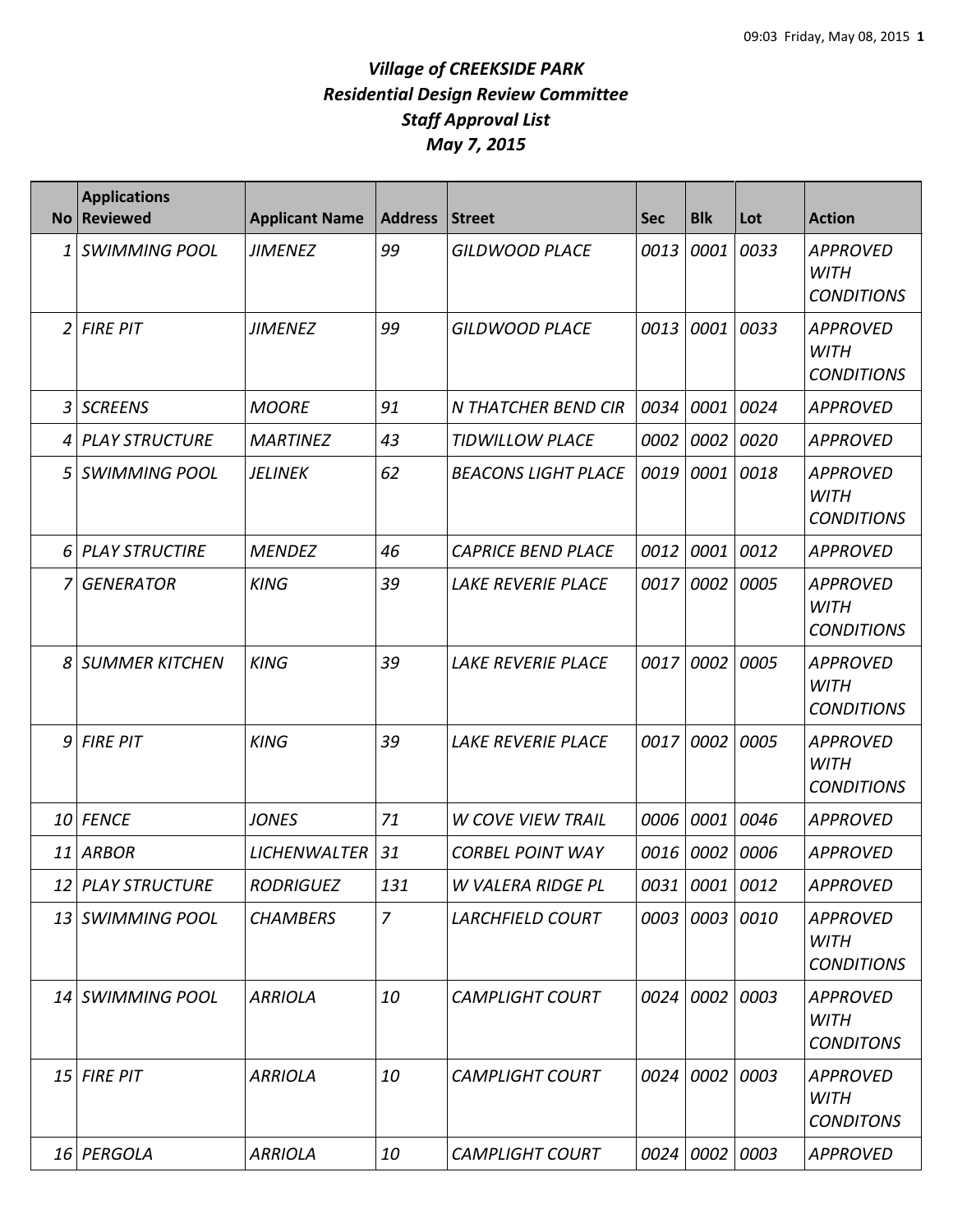| <b>No</b> | <b>Applications</b><br><b>Reviewed</b> | <b>Applicant Name</b> | <b>Address</b> | Street                     | <b>Sec</b> | <b>Blk</b>     | Lot  | <b>Action</b>                                       |
|-----------|----------------------------------------|-----------------------|----------------|----------------------------|------------|----------------|------|-----------------------------------------------------|
|           | 17 SWIMMING POOL                       | <b>DYKE</b>           | 27             | <b>SPRING BASKET TRAIL</b> | 0007       | 0001           | 0037 | <b>APPROVED</b><br><b>WITH</b><br><b>CONDITIONS</b> |
|           | 18 PERGOLA                             | <b>DYKE</b>           | 27             | <b>SPRING BASKET TRAIL</b> | 0007       | 0001           | 0037 | <b>APPROVED</b><br><b>WITH</b><br><b>CONDITIONS</b> |
|           | 19 SUMMER KITCHEN                      | <b>DYKE</b>           | 27             | <b>SPRING BASKET TRAIL</b> | 0007       | 0001           | 0037 | <b>APPROVED</b><br><b>WITH</b><br><b>CONDITIONS</b> |
|           | 20 ACCENT WALL                         | <b>ROACH</b>          | $\overline{3}$ | <b>WOODGLADE WAY</b>       | 0017       | 0001           | 0041 | <b>APPROVED</b><br><b>WITH</b><br><b>CONDITIONS</b> |
|           | 21 SUMMER KITCHEN                      | <b>ROACH</b>          | $\overline{3}$ | <b>WOODGLADE WAY</b>       | 0017       | 0001           | 0041 | <b>APPROVED</b><br><b>WITH</b><br><b>CONDITIONS</b> |
|           | $22$ FIRE PIT                          | <b>ROACH</b>          | $\overline{3}$ | <b>WOODGLADE WAY</b>       | 0017       | 0001 0041      |      | <b>APPROVED</b><br><b>WITH</b><br><b>CONDITIONS</b> |
|           | 23 FOUNTAIN                            | <b>ROACH</b>          | $\overline{3}$ | <b>WOODGLADE WAY</b>       | 0017       | 0001           | 0041 | <b>APPROVED</b><br><b>WITH</b><br><b>CONDITIONS</b> |
|           | 24 PATIO                               | <b>ROACH</b>          | $\overline{3}$ | <b>WOODGLADE WAY</b>       | 0017       | 0001           | 0041 | <b>APPROVED</b>                                     |
|           | 25 SWIMMING POOL                       | <b>MORRIS</b>         | 23             | <b>GLORY GARDEN WAY</b>    | 0036       | 0006           | 0001 | <b>APPROVED</b><br><b>WITH</b><br><b>CONDITIONS</b> |
|           | 26 SWIMMING POOL                       | <b>CARRASCO</b>       | 86             | <b>W CANYON WREN CIR</b>   |            | 0013 0002 0019 |      | <b>APPROVED</b><br><b>WITH</b><br><b>CONDITIONS</b> |
|           | 27 SWIMMING POOL                       | <b>WROTEN</b>         | 31             | <b>SPRING BASKET TRAIL</b> |            | 0007 0001 0038 |      | <b>APPROVED</b><br><b>WITH</b><br><b>CONDITIONS</b> |
|           | 28 FIRE PIT                            | <b>WROTEN</b>         | 31             | <b>SPRING BASKET TRAIL</b> | 0007       | 0001 0038      |      | <b>APPROVED</b><br><b>WITH</b><br><b>CONDITIONS</b> |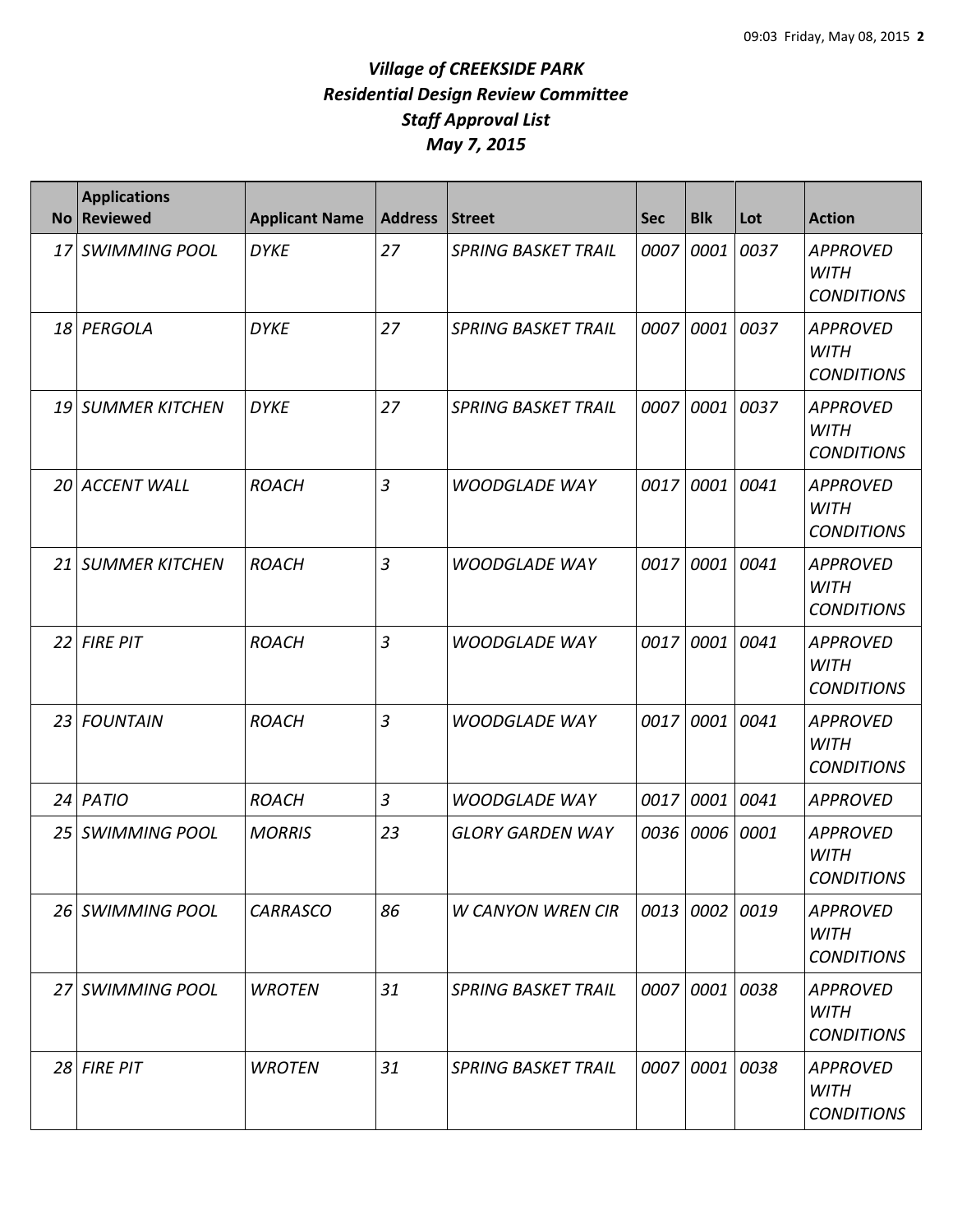| <b>No</b>       | <b>Applications</b><br><b>Reviewed</b> | <b>Applicant Name</b> | <b>Address</b> | <b>Street</b>              | <b>Sec</b> | <b>Blk</b>     | Lot  | <b>Action</b>                                       |
|-----------------|----------------------------------------|-----------------------|----------------|----------------------------|------------|----------------|------|-----------------------------------------------------|
|                 | 29 SWIMMING POOL                       | <b>CABRERA</b>        | 74             | <b>HAMLIN LAKE DRIVE</b>   | 0009       | 0002           | 0003 | <b>APPROVED</b><br><b>WITH</b><br><b>CONDITIONS</b> |
|                 | 30 POOL EQUIPMENT                      | <b>BOWMAN</b>         | 50             | <b>RIVER RIDGE LOOP</b>    | 0003       | 0001           | 0001 | <b>APPROVED</b>                                     |
|                 | 31 FENCE                               | <b>BOWMAN</b>         | 50             | <b>RIVER RIDGE LOOP</b>    | 0003       | 0001 0001      |      | <b>APPROVED</b>                                     |
| 32 <sub>1</sub> | <b>PATIO COVER</b>                     | <b>CRAWLEY</b>        | 34             | <b>WANING MOON DR</b>      | 0030       | 0001           | 0002 | <b>APPROVED</b><br><b>WITH</b><br><b>CONDITIONS</b> |
|                 | 33 FIREPLACE                           | <b>CRAWLEY</b>        | 34             | <b>WANING MOON DR</b>      | 0030       | 0001           | 0002 | <b>APPROVED</b><br><b>WITH</b><br><b>CONDITIONS</b> |
|                 | 34 PATIO                               | <b>CRAWLEY</b>        | 34             | <b>WANING MOON DR</b>      | 0030       | 0001           | 0002 | <b>APPROVED</b><br><b>WITH</b><br><b>CONDITIONS</b> |
|                 | 35 PATIO                               | <b>FERNANDEZ</b>      | 111            | <b>TADPOLE COURT</b>       | 0010       | 0001 0021      |      | <b>APPROVED</b>                                     |
| 36              | <b>DRIVEWAY BORDER</b>                 | <b>FERNANDEZ</b>      | 111            | <b>TADPOLE COURT</b>       | 0010       | 0001           | 0021 | <b>APPROVED</b>                                     |
| 37              | WALKWAY                                | <b>FERNANDEZ</b>      | 111            | <b>TADPOLE COURT</b>       | 0010       | 0001           | 0021 | <b>APPROVED</b>                                     |
|                 | 38 PLAY STRUCTURE                      | <b>ROMERO</b>         | 47             | N ARROW CANYON CIR         | 0003       | 0004           | 0044 | <b>APPROVED</b><br><b>WITH</b><br><b>CONDITIONS</b> |
|                 | 39 PLAY STRUCTURE                      | <b>WEBSTER</b>        | 26             | <b>VERDIN PLACE</b>        | 0013       | 0001 0039      |      | <b>APPROVED</b>                                     |
|                 | 40 PLAY STRUCTURE                      | <b>MCKELVEY</b>       | 26             | <b>SANDWELL PLACE</b>      | 0009       | 0001           | 0032 | <b>APPROVED</b>                                     |
|                 | 41 PATIO COVER                         | <b>LOMELIN</b>        | 35             | <b>PALOMA BEND PLACE</b>   | 0025       | 0001 0005      |      | <b>APPROVED</b><br><b>WITH</b><br><b>CONDITIONS</b> |
|                 | 42 SUMMER KITCHEN                      | <b>LOMELIN</b>        | 35             | PALOMA BEND PLACE          |            | 0025 0001 0005 |      | APPROVED<br><b>WITH</b><br><b>CONDITIONS</b>        |
|                 | $43$ PATIO                             | <b>LOMELIN</b>        | 35             | PALOMA BEND PLACE          | 0025       | 0001 0005      |      | <b>APPROVED</b>                                     |
|                 | 44 SWIMMING POOL                       | <b>POLANEK</b>        | 162            | ROCKWELL PARK DRIVE        | 0032       | 0005 0005      |      | <b>APPROVED</b><br><b>WITH</b><br><b>CONDITIONS</b> |
|                 | 45 FIRE PIT                            | <b>POLANEK</b>        | 162            | ROCKWELL PARK DRIVE   0032 |            | 0005 0005      |      | <b>APPROVED</b><br><b>WITH</b><br><b>CONDITIONS</b> |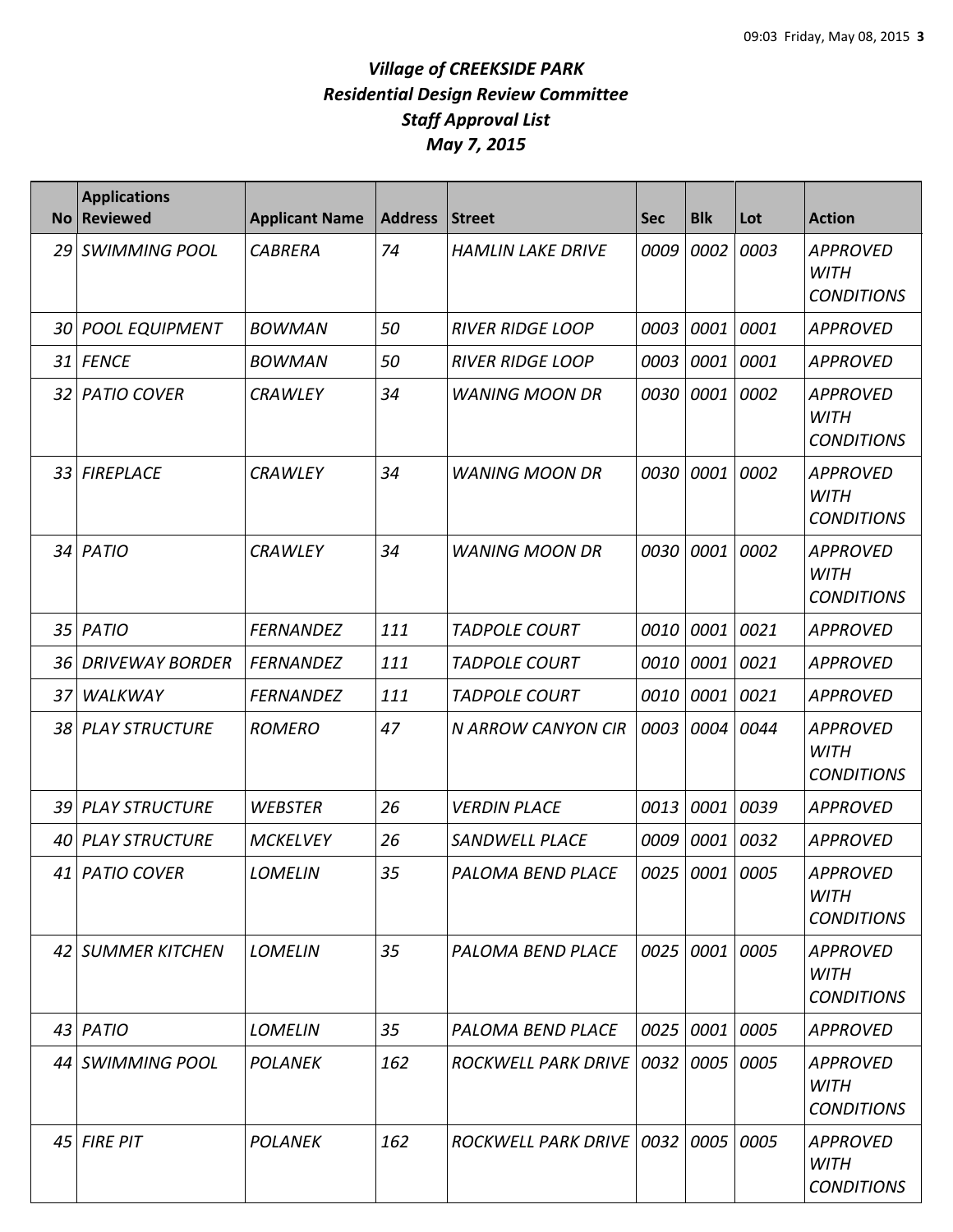| No <sub>1</sub> | <b>Applications</b><br><b>Reviewed</b> | <b>Applicant Name</b> | <b>Address</b> | <b>Street</b>              | <b>Sec</b> | <b>Blk</b>     | Lot  | <b>Action</b>                                       |
|-----------------|----------------------------------------|-----------------------|----------------|----------------------------|------------|----------------|------|-----------------------------------------------------|
| 46 I            | <b>SWIMMING POOL</b>                   | LASTOVICA             | 67             | <b>SHALLOWFORD PLACE</b>   | 0011       | 0001           | 0009 | <b>APPROVED</b><br><b>WITH</b><br><b>CONDITIONS</b> |
|                 | 47 FIRE PIT                            | LASTOVICA             | 67             | SHALLOWFORD PLACE          | 0011       | 0001           | 0009 | <b>APPROVED</b><br><b>WITH</b><br><b>CONDITIONS</b> |
| 48              | <b>FENCE STAIN</b>                     | <b>MILLER</b>         | 26             | <b>VALERA RIDGE DRIVE</b>  | 0017       | 0001           | 0015 | <b>APPROVED</b>                                     |
| 491             | <b>SUMMER KITCHEN</b>                  | <b>BANDIN</b>         | 38             | <b>SHALLOWFORD PLACE</b>   | 0011       | 0001           | 0018 | <b>APPROVED</b><br><b>WITH</b><br><b>CONDITIONS</b> |
| .50 I           | <b>FENCE STAIN</b>                     | <b>TREVINO</b>        | 99             | <b>BIRCH CANOE COURT</b>   | 0020       | 0001           | 0021 | <b>APPROVED</b>                                     |
|                 | 51 FENCE                               | <b>HEMMERT</b>        | 79             | <b>S SPINCASTER COURT</b>  | 0017       | 0002           | 0003 | <b>APPROVED</b>                                     |
| 52 I            | <b>SWIMMING POOL</b>                   | <b>CHAMBERLAIN</b>    | 146            | <b>W VALERA RIDGE PL</b>   | 0031       | 0001           | 0017 | <b>APPROVED</b><br><b>WITH</b><br><b>CONDITIONS</b> |
|                 | 53 SWIMMING POOL                       | <b>ANDERSON</b>       | 70             | <b>N SWANWICK PLACE</b>    | 0003       | 0001           | 0017 | <b>APPROVED</b><br><b>WITH</b><br><b>CONDITIONS</b> |
|                 | $54$ FIRE PIT                          | <b>ANDERSON</b>       | 70             | <b>N SWANWICK PLACE</b>    | 0003       | 0001           | 0017 | <b>APPROVED</b><br><b>WITH</b><br><b>CONDITIONS</b> |
| 55              | <b>PATIO COVER</b>                     | <b>ANDERSON</b>       | 70             | <b>N SWANWICK PLACE</b>    | 0003       | 0001           | 0017 | <b>APPROVED</b><br><b>WITH</b><br><b>CONDITIONS</b> |
|                 | 56 SUMMER KITCHEN                      | <b>ANDERSON</b>       | 70             | <b>N SWANWICK PLACE</b>    |            | 0003 0001 0017 |      | <b>APPROVED</b><br><b>WITH</b><br><b>CONDITIONS</b> |
|                 | 57 SWIMMING POOL                       | <b>ALMAN</b>          | 10             | <b>YARBROUGH COURT</b>     |            | 0015 0005      | 0022 | <b>APPROVED</b><br><b>WITH</b><br><b>CONDITIONS</b> |
|                 | 58 FIRE PIT                            | <b>ALMAN</b>          | 10             | <b>YARBROUGH COURT</b>     |            | 0015 0005      | 0022 | <b>APPROVED</b><br><b>WITH</b><br><b>CONDITIONS</b> |
|                 | 59 POOL BATH                           | <b>BRIZ</b>           | 30             | <b>SPRING BASKET TRAIL</b> |            | 0007 0004      | 0005 | <b>APPROVED</b><br><b>WITH</b><br><b>CONDITIONS</b> |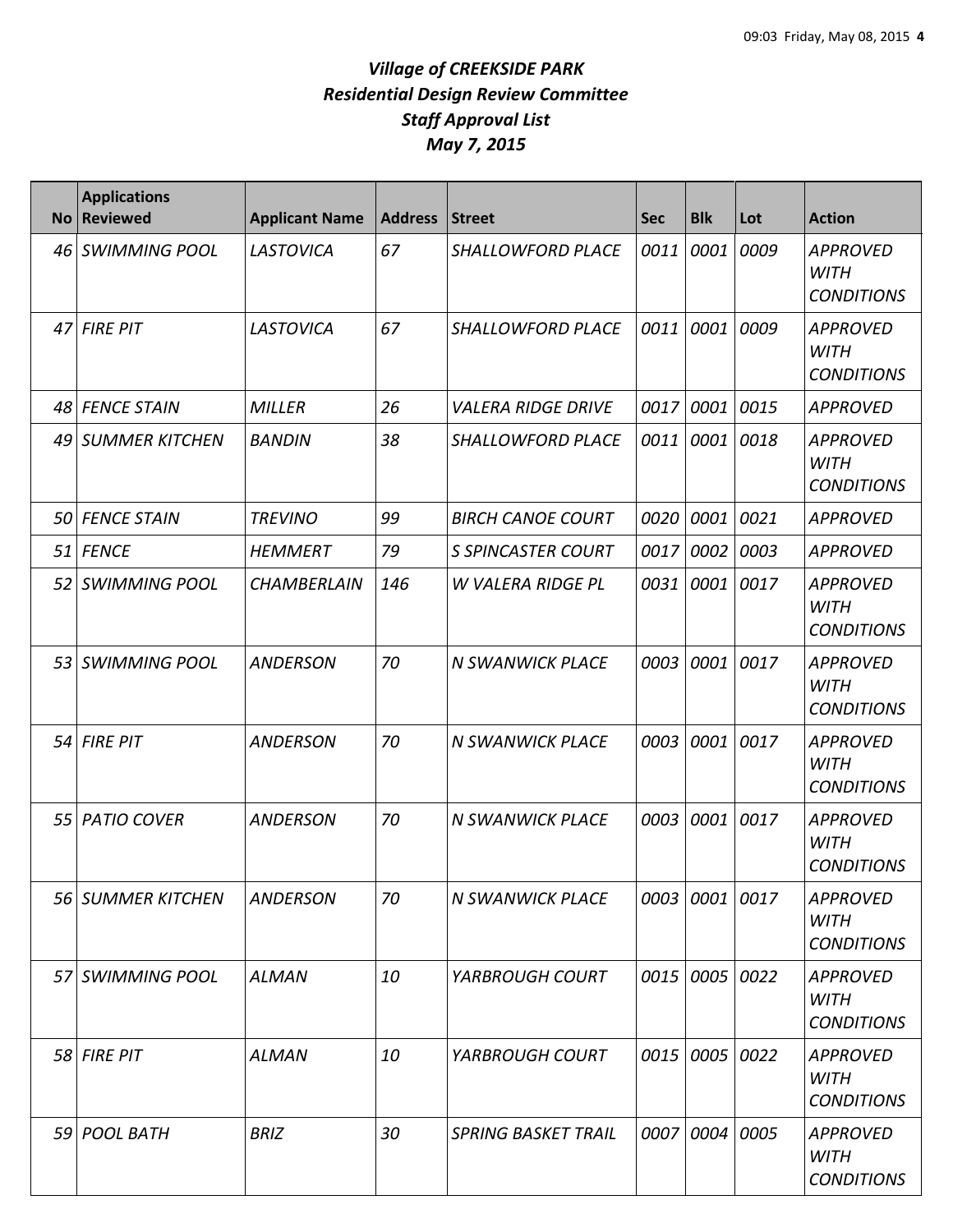| <b>No</b> | <b>Applications</b><br><b>Reviewed</b> | <b>Applicant Name</b> | <b>Address</b> | <b>Street</b>                      | <b>Sec</b> | <b>Blk</b> | Lot  | <b>Action</b>                                       |
|-----------|----------------------------------------|-----------------------|----------------|------------------------------------|------------|------------|------|-----------------------------------------------------|
| 60        | <b>PLAY STRUCTURE</b>                  | <b>GAGE</b>           | 11             | <b>SAWBRIDGE CIRCLE</b>            | 0029       | 0002       | 0001 | <b>APPROVED</b>                                     |
| 61 I      | <b>SUMMER KITCHEN</b>                  | <b>STEELE</b>         | 42             | <b>W CANYON WREN CIR</b>           | 0013       | 0002       | 0008 | <b>APPROVED</b><br><b>WITH</b><br><b>CONDITONS</b>  |
| 62 I      | <b>FENCE</b>                           | <b>STEELE</b>         | 42             | <b>W CANYON WREN CIR</b>           | 0013       | 0002       | 0008 | <b>APPROVED</b>                                     |
| 63        | <b>SWIMMING POOL</b>                   | <b>HARDY</b>          | 43             | <b>WRANGLER PASS DR</b>            | 0015       | 0001       | 0011 | <b>APPROVED</b><br><b>WITH</b><br><b>CONDITIONS</b> |
|           | 64 ARBOR                               | <b>HARDY</b>          | 43             | <b>WRANGLER PASS DR</b>            | 0015       | 0001       | 0011 | <b>APPROVED</b>                                     |
|           | 65 FENCE                               | <b>MEYER</b>          | 67             | <b>W COVE VIEW TRAIL</b>           |            | 0006 0001  | 0045 | <b>APPROVED</b>                                     |
| 66 I      | <b>AWNING</b>                          | <b>RANZATO</b>        | 86             | <b>W SAWYER RIDGE DR</b>           | 0035       | 0002       | 0012 | <b>APPROVED</b>                                     |
|           | 67 DECK                                | <b>RANZATO</b>        | 86             | <b>W SAWYER RIDGE DR</b>           | 0035       | 0002       | 0012 | <b>APPROVED</b>                                     |
|           | 68 SUMMER KITCHEN                      | RANZATO               | 86             | <b>W SAWYER RIDGE DR</b>           | 0035       | 0002       | 0012 | <b>APPROVED</b><br><b>WITH</b><br><b>CONDITIONS</b> |
|           | 69 GATE                                | <b>WHEELER</b>        | 63             | DAFFODIL MEADOW PL                 | 0025       | 0001       | 0016 | <b>APPROVED</b><br><b>WITH</b><br><b>CONDITIONS</b> |
| 70 I      | <b>PATIO</b>                           | <b>LAFLEUR</b>        | 27             | E WADING POND CIR                  | 0008       | 0001       | 0007 | <b>APPROVED</b>                                     |
| 71 I      | <b>FIRE PIT</b>                        | <b>LAFLEUR</b>        | 27             | E WADING POND CIR                  | 0008       | 0001       | 0007 | <b>APPROVED</b>                                     |
| 72 l      | <b>SPA</b>                             | <b>SNEED</b>          | 255            | <b>NEW HARMONY TRAIL</b>           | 0014       | 0005       | 0004 | <b>APPROVED</b><br><b>WITH</b><br><b>CONDITIONS</b> |
|           | 73 SWIMMING POOL                       | DAVILA                | 39             | E CRYSTAL CANYON CIR I             |            | 0001 0001  | 0043 | <b>APPROVED</b><br>WITH<br><b>CONDITIONS</b>        |
|           | 74 PERGOLA                             | DAVILA                | 39             | E CRYSTAL CANYON CIR   0001   0001 |            |            | 0043 | <b>APPROVED</b><br><b>WITH</b><br><b>CONDITIONS</b> |
|           | 75 SUMMER KITCHEN                      | <b>DAVILA</b>         | 39             | E CRYSTAL CANYON CIR $ 0001 0001$  |            |            | 0043 | <b>APPROVED</b><br>WITH<br><b>CONDITIONS</b>        |
|           | 76 SWIMMING POOL                       | <b>WAUGH</b>          | 90             | <b>SPINCASTER DRIVE</b>            |            | 0017 0001  | 0006 | <b>APPROVED</b><br>WITH<br><b>CONDITIONS</b>        |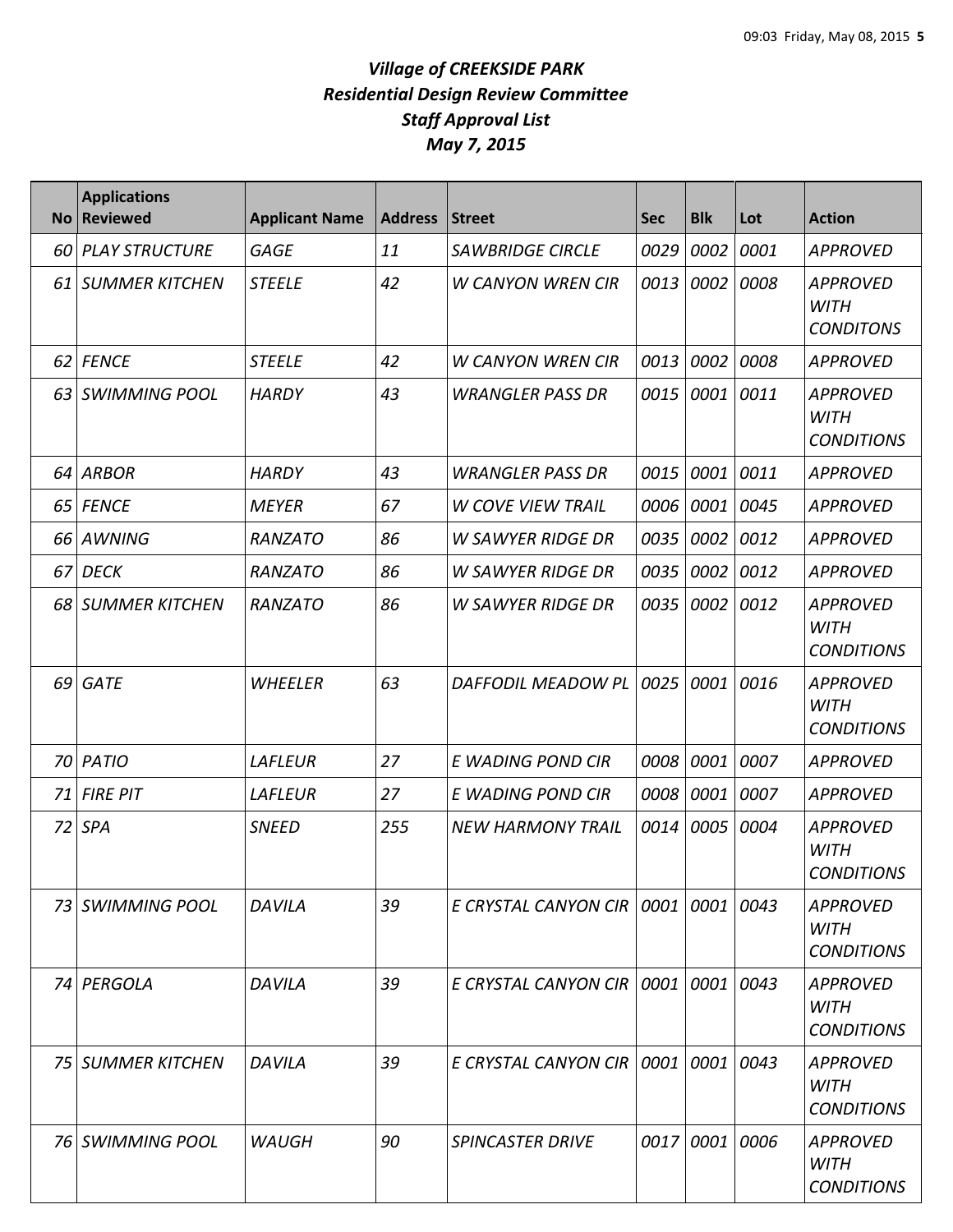| <b>No</b> | <b>Applications</b><br><b>Reviewed</b> | <b>Applicant Name</b> | <b>Address</b> | <b>Street</b>             | <b>Sec</b> | <b>Blk</b>     | Lot       | <b>Action</b>                                       |
|-----------|----------------------------------------|-----------------------|----------------|---------------------------|------------|----------------|-----------|-----------------------------------------------------|
|           | 77 SWIMMING POOL                       | <b>WHITELAW</b>       | 27             | <b>JASPERS PLACE</b>      | 0027       | 0001           | 0007      | <b>APPROVED</b><br><b>WITH</b><br><b>CONDITIONS</b> |
|           | 78 FIRE PIT                            | <b>WHITELAW</b>       | 27             | <b>JASPERS PLACE</b>      | 0027       | 0001           | 0007      | <b>APPROVED</b><br><b>WITH</b><br><b>CONDITIONS</b> |
|           | 79 FENCE                               | <b>WHITELAW</b>       | 27             | <b>JASPERS PLACE</b>      | 0027       | 0001           | 0007      | <b>APPROVED</b><br><b>WITH</b><br><b>CONDITIONS</b> |
|           | 80 SWIMMING POOL                       | <b>GREGORY</b>        | $\overline{2}$ | <b>WOODED OVERLOOK</b>    | 0019       | 0001           | 0010      | <b>APPROVED</b><br><b>WITH</b><br><b>CONDITIONS</b> |
|           | 81 FIRE PTI                            | <b>GREGORY</b>        | $\overline{2}$ | <b>WOODED OVERLOOK</b>    | 0019       | 0001           | 0010      | <b>APPROVED</b><br><b>WITH</b><br><b>CONDITIONS</b> |
|           | 82 SUMMER KITCHEN                      | <b>GREGORY</b>        | $\overline{2}$ | <b>WOODED OVERLOOK</b>    | 0019       |                | 0001 0010 | <b>APPROVED</b><br><b>WITH</b><br><b>CONDITIONS</b> |
|           | 83 SWIM SPA                            | <b>BEAUCHAMP</b>      | 46             | <b>SUNDOWN RIDGE PL</b>   | 0016       | 0001 0012      |           | <b>APPROVED</b><br><b>WITH</b><br><b>CONDITIONS</b> |
|           | 84 SUMMER KITCHEN                      | <b>BEAUCHAMP</b>      | 46             | <b>SUNDOWN RIDGE PL</b>   | 0016       | 0001           | 0012      | <b>APPROVED</b><br><b>WITH</b><br><b>CONDITIONS</b> |
|           | 85 PLAY STRUCTURE                      | <b>CJHAVEZ</b>        | 14             | <b>PICTURE ROCK PLACE</b> |            | 0014 0002 0014 |           | <b>APPROVED</b><br><b>WITH</b><br><b>CONDITIONS</b> |
|           | 86 PATIO COVER                         | <b>EDWARDS</b>        | 50             | <b>N ARROW CANYON CIR</b> | 0003       | 0002 0009      |           | <b>APPROVED</b><br><b>WITH</b><br><b>CONDITIONS</b> |
|           | 87 SUMMER KITCHEN                      | <b>EDWARDS</b>        | 50             | N ARROW CANYON CIR        | 0003       | 0002 0009      |           | <b>APPROVED</b><br><b>WITH</b><br><b>CONDITIONS</b> |
|           | 88 SWIMMING POOL                       | <b>GALLEGOS</b>       | 15             | <b>FRAISER FIR PLACE</b>  | 0005       |                | 0001 0027 | <b>APPROVED</b><br><b>WITH</b><br><b>CONDITIONS</b> |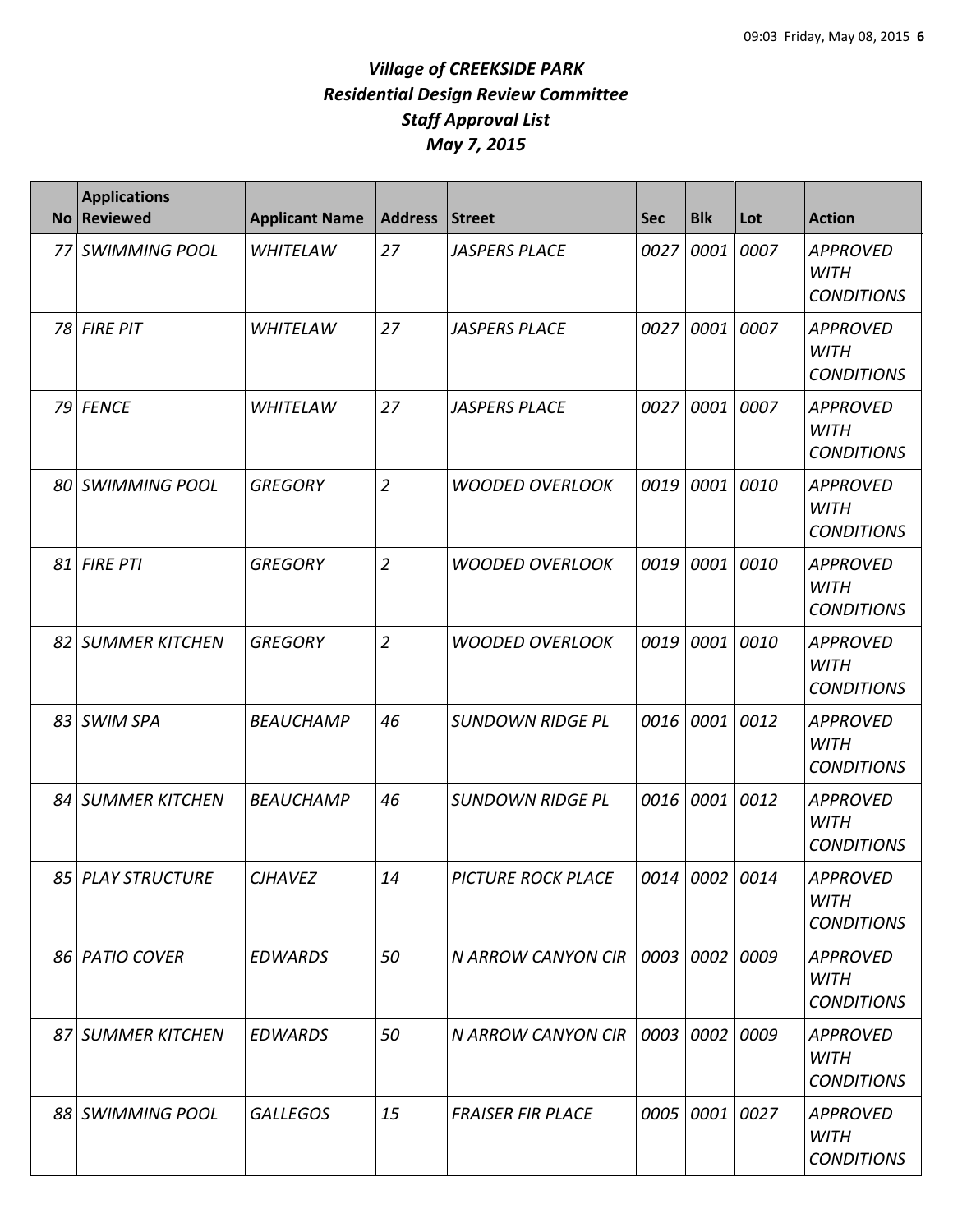| <b>No</b> | <b>Applications</b><br><b>Reviewed</b> | <b>Applicant Name</b> | <b>Address</b> | Street                     | <b>Sec</b> | <b>Blk</b>     | Lot       | <b>Action</b>                                       |
|-----------|----------------------------------------|-----------------------|----------------|----------------------------|------------|----------------|-----------|-----------------------------------------------------|
|           | 89 PERGOLA                             | <b>GALLEGOS</b>       | 15             | <b>FRAISER FIR PLACE</b>   | 0005       | 0001           | 0027      | <b>APPROVED</b><br><b>WITH</b><br><b>CONDITIONS</b> |
|           | 90 SWIMMING POOL                       | <b>KOSCHE</b>         | 99             | <b>CURLY WILLOW CIRCLE</b> | 0015       | 0002           | 0027      | <b>APPROVED</b><br><b>WITH</b><br><b>CONDITIONS</b> |
|           | 91 PERGOLA                             | <b>KOSCHE</b>         | 99             | <b>CURLY WILLOW CIRCLE</b> | 0015       | 0002           | 0027      | <b>APPROVED</b><br><b>WITH</b><br><b>CONDITIONS</b> |
|           | 92 SUMMER KITCHEN                      | <b>KOSCHE</b>         | 99             | <b>CURLY WILLOW CIRCLE</b> | 0015       | 0002           | 0027      | <b>APPROVED</b><br><b>WITH</b><br><b>CONDITIONS</b> |
|           | 93 PATIO COVER                         | <b>MALONEY</b>        | 26             | <b>CAPRICE BEND PLACE</b>  | 0012       | 0001           | 0007      | <b>APPROVED</b><br><b>WITH</b><br><b>CONDITIONS</b> |
|           | 94 SUMMER KITCHEN                      | <b>MALONEY</b>        | 26             | <b>CAPRICE BEND PLACE</b>  | 0012       | 0001           | 0007      | <b>APPROVED</b><br><b>WITH</b><br><b>CONDITIONS</b> |
|           | 95 FIREPLACE                           | <b>MALONEY</b>        | 26             | <b>CAPRICE BEND PLACE</b>  | 0012       | 0001           | 0007      | <b>APPROVED</b><br><b>WITH</b><br><b>CONDITIONS</b> |
|           | 96 PATIO                               | <b>MALONEY</b>        | 26             | <b>CAPRICE BEND PLACE</b>  | 0012       | 0001           | 0007      | <b>APPROVED</b>                                     |
|           | 97 PLAY STRUCTURE                      | <b>CHRISTALDI</b>     | 59             | <b>MOHAWK PATH TR</b>      | 0006       | 0001           | 0007      | <b>APPROVED</b><br><b>WITH</b><br><b>CONDITIONS</b> |
|           | 98 PLAY STRUCTURE                      | <b>QURESHI</b>        | 15             | <b>LUFBERRY PLACE</b>      |            | 0012 0001 0038 |           | <b>APPROVED</b><br><b>WITH</b><br><b>CONDITIONS</b> |
|           | 99 PERGOLA                             | <b>KEILERS</b>        | 154            | <b>S SAWBRIDGE CIRCLE</b>  |            | 0029 0001 0040 |           | <b>APPROVED</b>                                     |
|           | 100 PATIO                              | <b>KEILERS</b>        | 154            | <b>S SAWBRIDGE CIRCLE</b>  | 002        |                | 0001 0040 | <b>APPROVED</b>                                     |
|           | <b>101 SUMMER KITCHEN</b>              | <b>STEELE</b>         | 42             | <b>W CANYON WREN CIR</b>   | 0013       | 0002 0008      |           | <b>APPROVED</b><br><b>WITH</b><br><b>CONDITIONS</b> |
|           | 102 FENCE                              | <b>STEELE</b>         | 42             | <b>W CANYON WREN CIR</b>   | 0013       | 0002 0008      |           | <b>APPROVED</b><br><b>WITH</b><br><b>CONDITIONS</b> |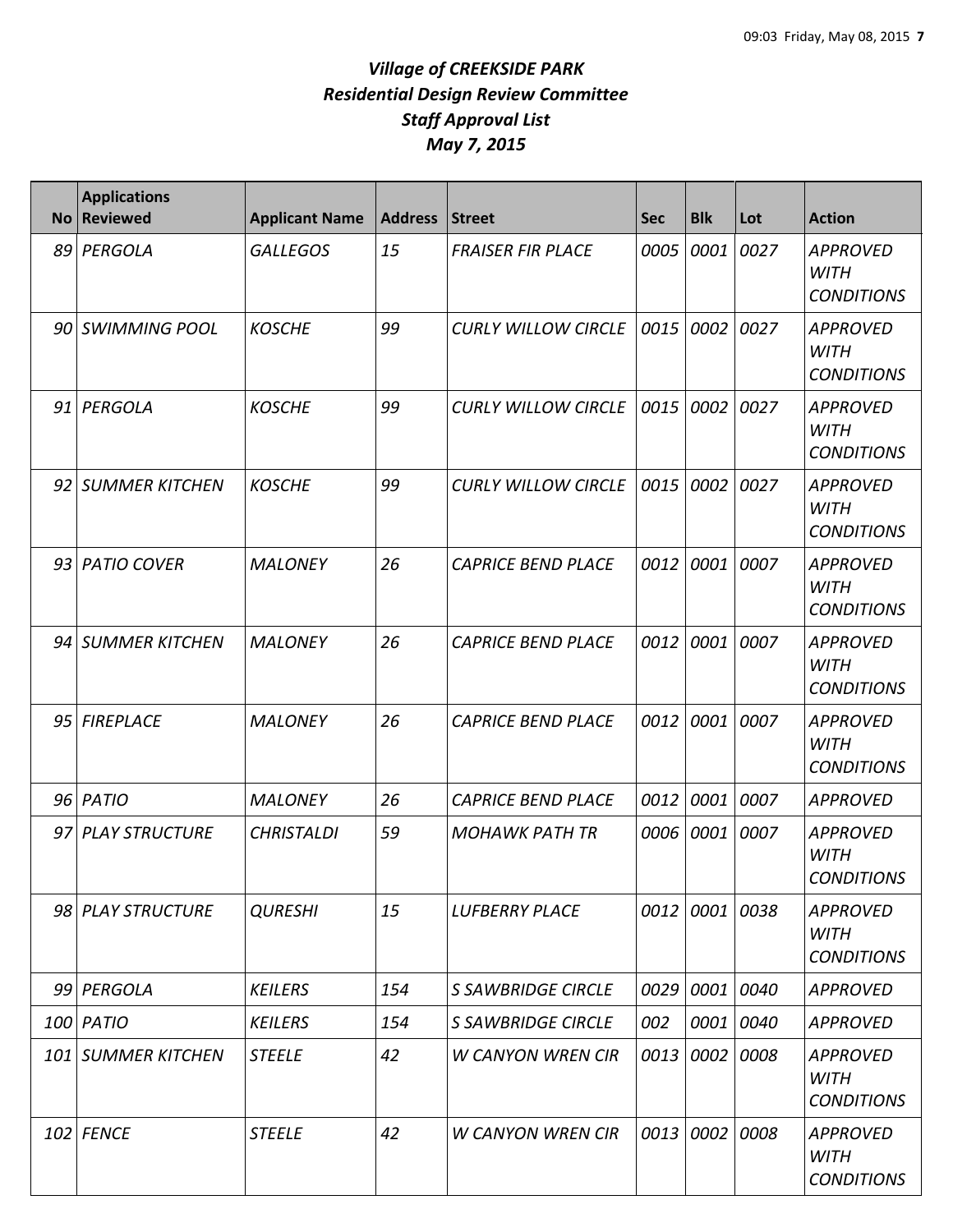| <b>No</b> | <b>Applications</b><br><b>Reviewed</b> | <b>Applicant Name</b> | <b>Address</b> | Street                                    | <b>Sec</b> | <b>Blk</b>     | Lot  | <b>Action</b>                                       |
|-----------|----------------------------------------|-----------------------|----------------|-------------------------------------------|------------|----------------|------|-----------------------------------------------------|
| 103       | POOL                                   | <b>MUNOZ</b>          | 35             | <b>IRONTON PLACE</b>                      | 0015       | 0002           | 0008 | <b>APPROVED</b><br><b>WITH</b><br><b>CONDITIONS</b> |
| 104       | PERGOLA                                | <b>MUNOZ</b>          | 35             | <b>IRONTON PLACE</b>                      | 0015       | 0002           | 0008 | <b>APPROVED</b><br><b>WITH</b><br><b>CONDITIONS</b> |
| 105       | <b>SUMMER KITCHEN</b>                  | <b>MUNOZ</b>          | 35             | <b>IRONTON PLACE</b>                      | 0015       | 0002           | 0008 | <b>APPROVED</b><br><b>WITH</b><br><b>CONDITIONS</b> |
| 106       | POOL                                   | <b>TOSTADO</b>        | $\overline{7}$ | <b>RED WAGON DRIVE</b>                    | 0007       | 0002           | 0010 | <b>APPROVED</b><br><b>WITH</b><br><b>CONDITIONS</b> |
| 107       | <b>SUMMER KITCHEN</b>                  | <b>CECCOVILLI</b>     | 110            | N PINTO POINT CIR                         | 0012       | 0001           | 0066 | <b>APPROVED</b><br><b>WITH</b><br><b>CONDITIONS</b> |
| 108       | POOL                                   | ABRAHAM               | 119            | <b>WOOD DRAKE PLACE</b>                   | 0004       | 0001           | 0034 | <b>APPROVED</b><br><b>WITH</b><br><b>CONDITIONS</b> |
| 109       | POOL                                   | <b>PRINCIPI</b>       | 14             | <b>TANNERY HILL ROAD</b>                  | 0011       | 0002           | 0002 | <b>APPROVED</b><br><b>WITH</b><br><b>CONDITIONS</b> |
| 110       | <b>SUMMER KITCHEN</b>                  | <b>PRINCIPI</b>       | 14             | <b>TANNERY HILL ROAD</b>                  | 0011       | 0002           | 0002 | <b>APPROVED</b><br><b>WITH</b><br><b>CONDITIONS</b> |
| 111       | SUMMFR KITCHFN                         | <b>SMITH</b>          | 14             | <b>WHISPERING THICKET</b><br><b>PLACE</b> |            | 0009 0001 0021 |      | APPROVED<br><b>WITH</b><br><b>CONDITIONS</b>        |
|           | $112$ FIRE PIT                         | <b>SMITH</b>          | 14             | <b>WHISPERING THICKET</b><br><b>PLACE</b> |            | 0009 0001 0021 |      | <b>APPROVED</b><br><b>WITH</b><br><b>CONDITIONS</b> |
|           | $113$ PATIO                            | <b>SMITH</b>          | 14             | <b>WHISPERING THICKET</b><br><b>PLACE</b> |            | 0009 0001 0021 |      | <b>APPROVED</b><br><b>WITH</b><br><b>CONDITIONS</b> |
|           | 114 PATIO COVER                        | SRALLA                | $\overline{3}$ | LOXANHACHEE PLACE                         |            | 0004 0001 0064 |      | <b>APPROVED</b><br><b>WITH</b><br><b>CONDITIONS</b> |